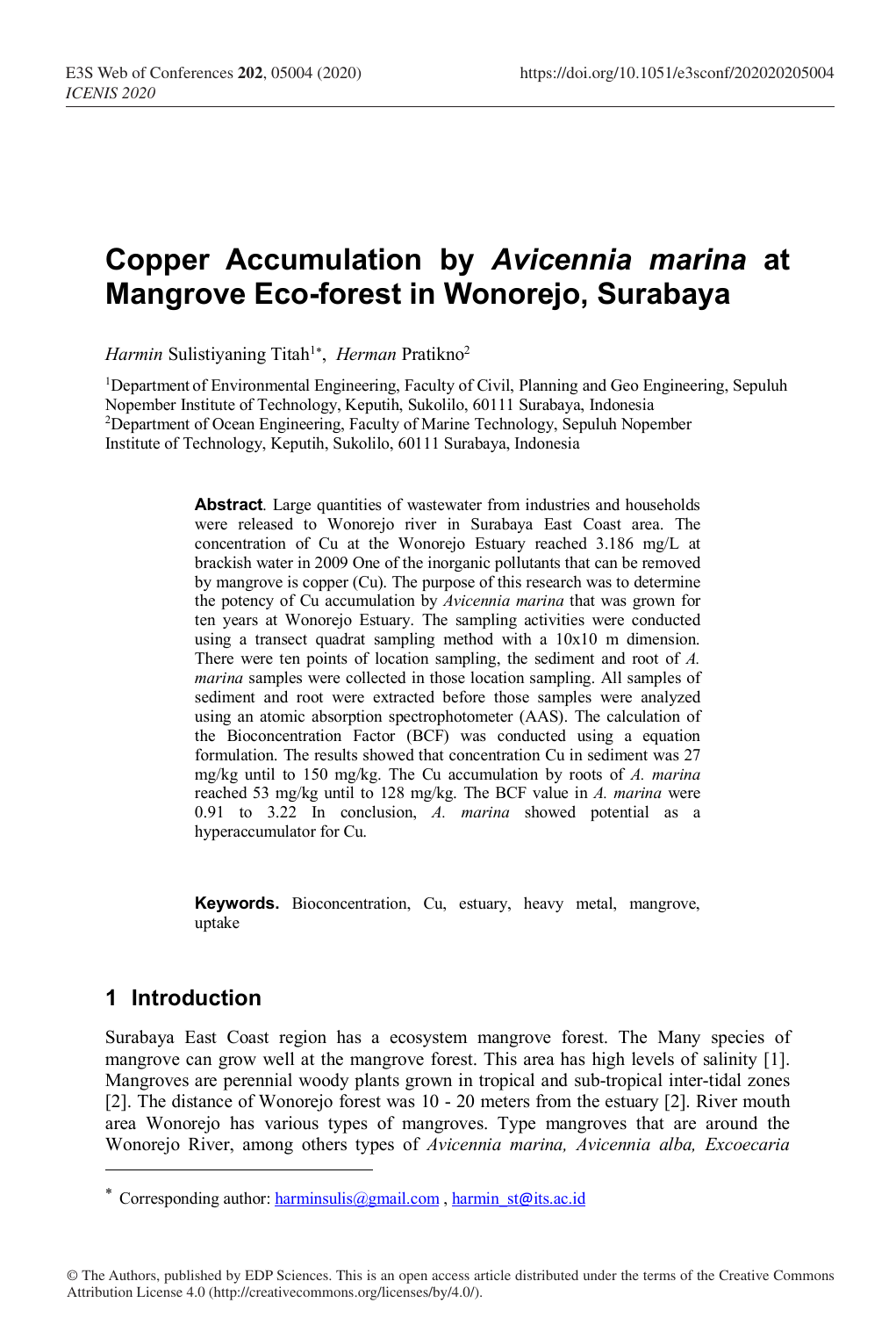*agalocha, Avicennia officinallis* [3]. Mangroves have a tolerance high against heavy metals. Heavy metal accumulation occurs on the roots, stems and leaves of mangroves [4]. Generally, heavy metal pollution in mangrove areas can be caused from urban waste, agricultural waste, effluent Wastewater Treatment Plants (WWTP), industrial effluent waste, use of ships and chemical spills [5].

According to Mulyadi et al., (2009) [6], Cu concentration was 3,186 mg/L at Wonorejo River estuary in 2009. Based on sampling that was conducted in 2016, the Cu concentration was 22 mg/kg in sediment at the Wonorejo River estuary. It indicated that Cu concentration increased. Cu is included in the essential metal group. Cu is needed by organisms as a coenzyme in the body's metabolic processes in low levels. However, it can be toxic if the Cu concentration in high levels [7].

The aim of this research was to determine the potency of Cu accumulation by *Avicennia marina* that was grown for ten years at Eco-forest at Wonorejo Estuary.

### **2 Materials and Methods**

#### **2.1 Sampling Location**

Sampling locations were shown in Fig 1 at Eco-forst at Wonorejo Estuary, Surabaya. The sampling activities were carried using a Transect quadrat sampling method due to the Transect quadrat sampling method was suitable. The dimension of one quadrant was 10m x 10m. Sampling point determinations were conducted using a GPSmap 76CSx (Garmin, USA).



**Fig. 1.** Sampling Location.

There were ten points of location sampling, namely M11A, M12A, M11B, M12B, M13A, M13B, M11D, M12D, M11E dan M12E. Sampling activities were conducted at the morning time due to sea water level was low enough at that time for sediment sampling. According to Usman & Mohamed's (2009) methods [8], sediment samplings were carried out by random sampling with a depth of 0–30 cm. Root samplings were carried out using a manual drill. All samples were stored in an icebox at 4°C. After then, all samples were taken to the Environmental Remediation Laboratory, Department of Environmental Engineering, Institut Teknologi Sepuluh Nopember (ITS) for further analysis.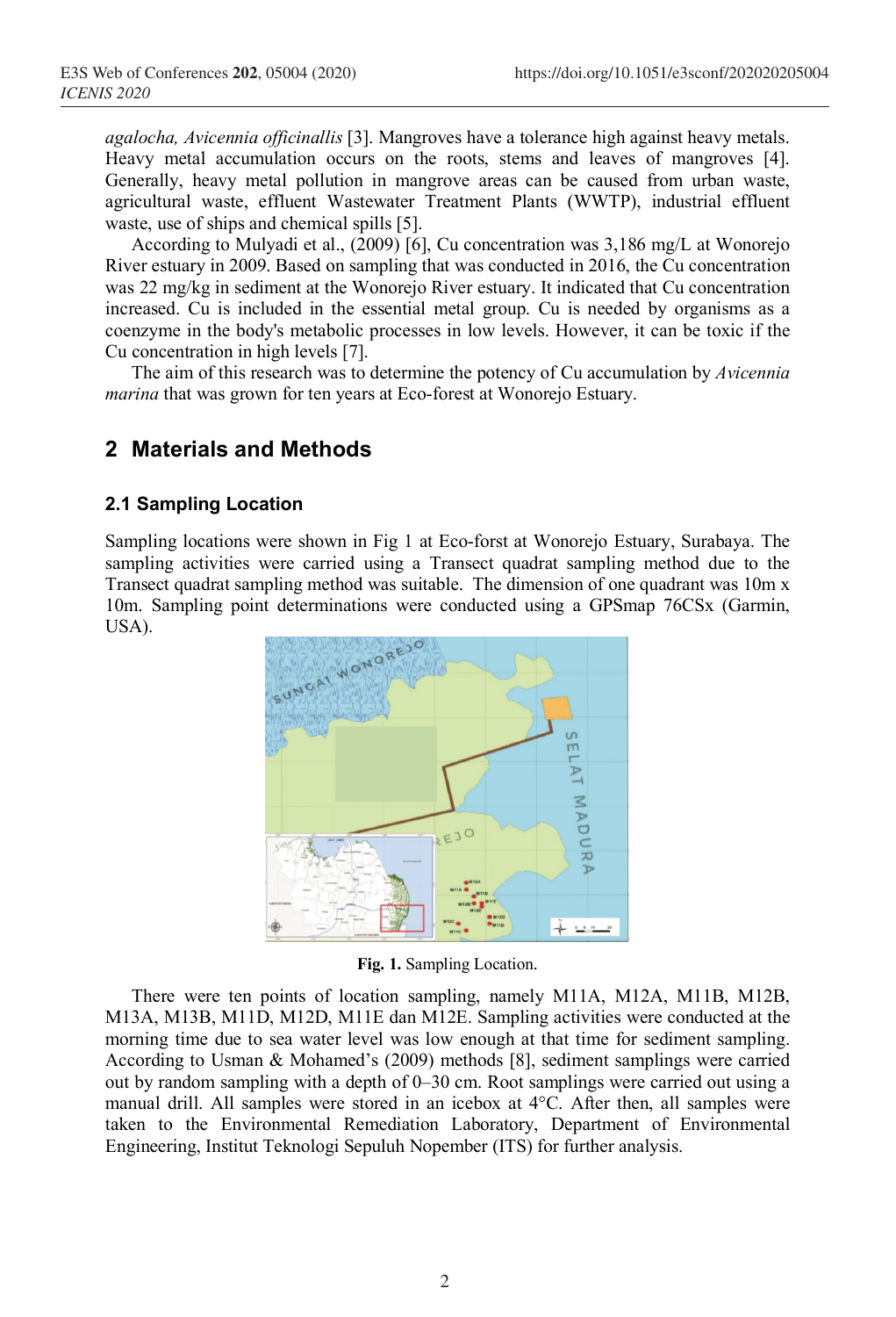#### **2.2 Parameter Analysis**

Sediment and mangrove root samples were first prepared before being analyzed using an atomic absorption spectrophotometer (AAS). The AAS was used to measure the concentration of Cu in sediment and *A. marina* roots. The model of AAS was a Rayleigh WFX 210 (China) at Department of Chemical Engineering, ITS.

First, samples of *A. marina* roots were dried at 105<sup>o</sup>C for 24 h. After that, the dried root samples, were extracted using a modified wet digestion method procedure based on Titah et al. (2013) [9]. Meanwhile, the sediment extraction was conducted using EPA method 3050B (1996) [10].

#### **2.3 Determination of Bioconcentration Factor (BCF)**

The Bioconcentration Factor (BCF) or Biological Accumulation Coefficient (BAC) calculation [11] was used to determine the ability of the plants to uptake and accumulate some heavy metal from the media [12]. The determination for BAC was based on the following equation [8]. The results of the determination of BCF were matched with categories of plants (Table 1) to classify which plants are hyperaccumulator plants or otherwise [11].

$$
BCF = \frac{C_{roots}}{C_{median}} \tag{1}
$$

| Category                    | Range        |
|-----------------------------|--------------|
| High accumulator plants     | $1 - 10$     |
| Moderate accumulator plants | $0.1 - 1$    |
| Low accumulator plants      | $0.01 - 0.1$ |
| Non accumulator plants      | < 0.01       |

**Table 1.** Category of BCF

### **3 Results and Discussions**

Fig. 2 showed the concentration of Cu in sediment were 27 mg/kg until to 150 mg/kg. Based on *Interim sediment quality guidelines* (ISQGs) [13], the limit of Cu concentration for Cu contaminated area was 18.7 mg/kg. Meanwhile, according to EPA sediment quality standard [14], a non polluted area was below 25 mg/kg, a range for Cu slightly polluted area were 25 – 50 mg/kg and concentration value for Cu severely polluted area was upper than 50 mg/kg. According to Pollution Control Department of Thailand, the limit of Cu concentration for Cu polluted area was below 16 mg/kg [15].

Based on those standard, Cu concentration of sediment at 10 points of sampling location was shown variation of results. However, according to three standards that were not applied in this country, the condition was categorized as polluted area.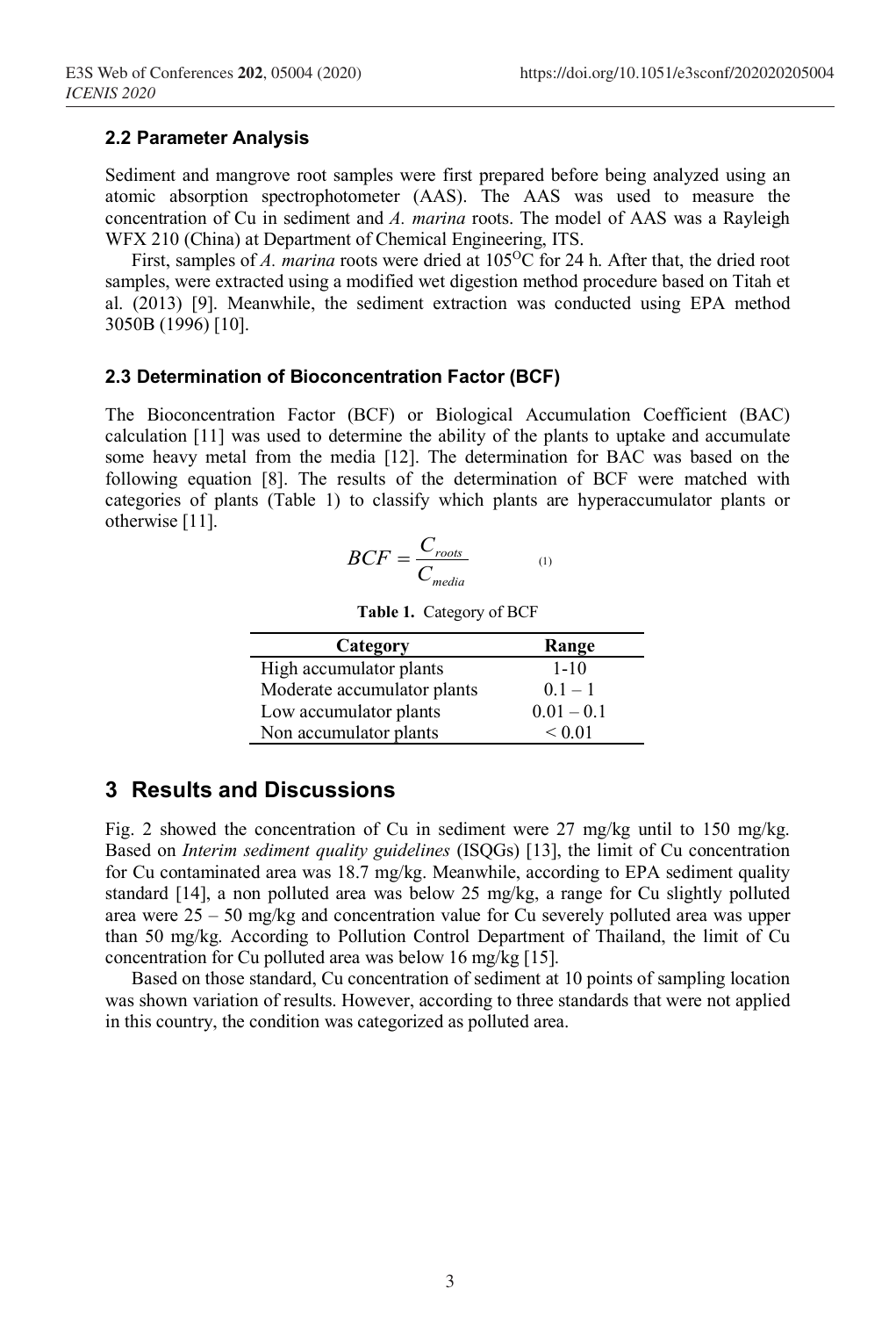

**Fig. 2.** Concentration of Cu in sediment at all points of sampling locations

Fig.3 showed the concentration of Cu in roots of *A. marina* was 53 mg/kg until to 128 mg/kg. It indicating that *A. marina* could uptake Cu and accumulate it in their roots. Overall, the concentrations of heavy metals were higher in plant roots as compared to sediment samples. According to Almahasheer et. al (2014) [16], grey mangrove or *A. Marina* could absorb and accumulate higher quantities of many heavy metals such as Cu, Fe, Mn, Zn, B, Ni, Pb and Cd. *Avicennia marina* was found to be highly tolerant to the metals applied. Copper was accumulated in root tissue in a linear relationship at lower sediment concentrations, but at concentrations of 200  $\mu$ g/g and higher, no further increases in root Cu levels occurred [17].



**Fig. 3.** Concentration of Cu in roof of *A. marina* at all points of sampling locations

Fig. 4 depicted the value of BCF were calculated based on equation 1. Based on Fig. 4, the BCF value of *A. marina* on Cu were 0.91 to 3.22 in sediment. However, 90% of those BCF value showed the BCF value > 1. It indicated that *A marina* can uptake, accumulate and has potential as a hypercummulator Cu plant. According to Usman et al. (2013) [18], BCF on *A. marina* for heavy metals (Cu, Cd, Ni, Pb, Zn and Cr) in the mangrove for surface sediments obtained values were too high  $(>1)$ .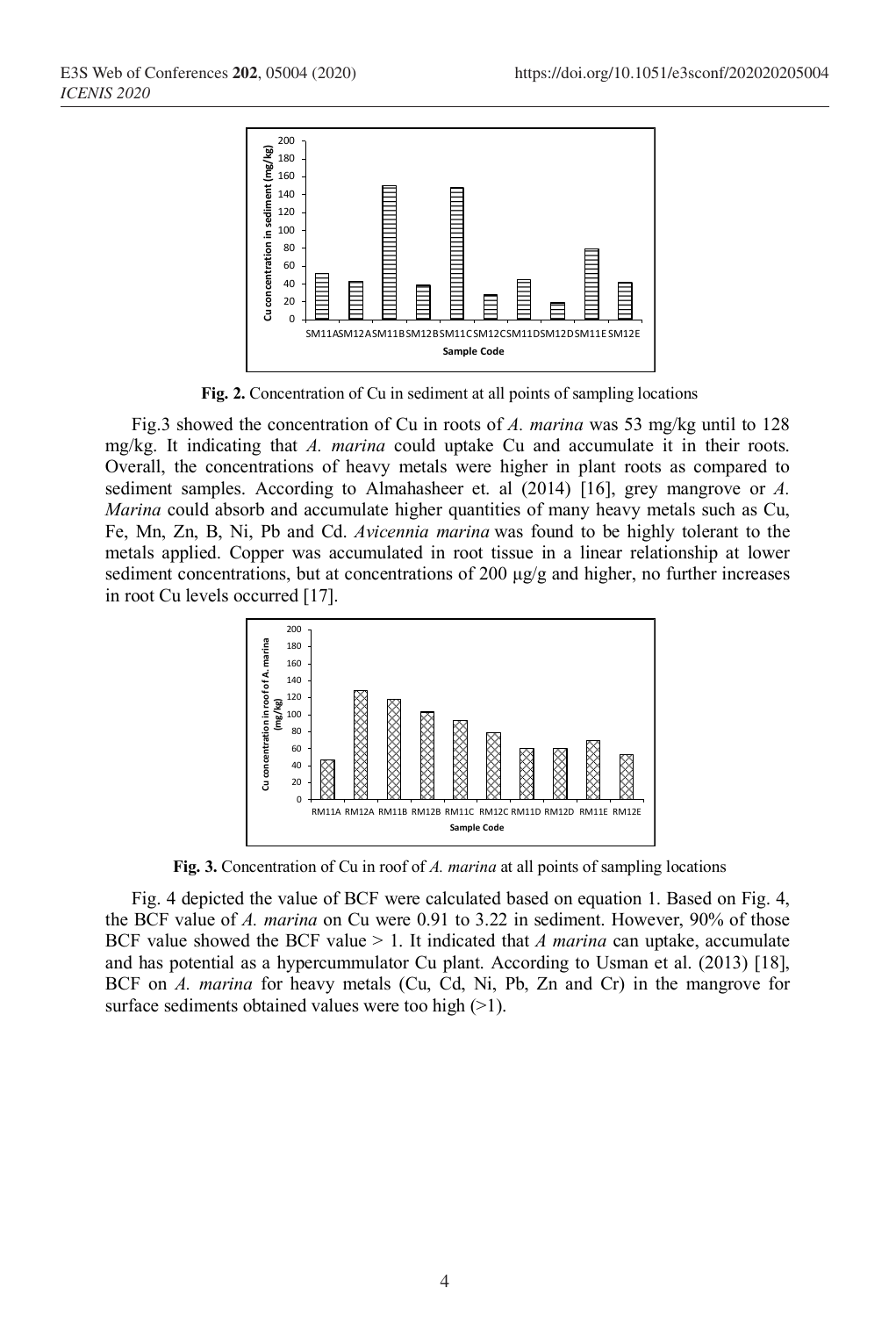

**Fig. 4.** BCF value of A. marina on Cu accumulation in sediment

## **4 Conclusions**

Based on data, the range of Cu concentration at sediment of Wonorejo coastal were 27 mg/kg until to 150 mg/kg. The concentration of Cu in roots of *A. marina* were 53 mg/kg until to 128 mg/kg. The BCF values on *A. marina* in sediment were 0.91 to 3.22. Meanwhile, all of BCF value in sediment showed value  $> 1$ . Based on the BCF value, it indicated that *A. marina* was a hyperacumulator species for heavy metals of Cu. Mangrove *A. marina* has potentially to be used in Cu phytoremediation at coastal area.

# **Acknowledgement**

The author would like to thank Kementerian Riset dan Teknologi/ Badan Riset dan Inovasi Nasional through scheme of Penelitian Dasar Unggulan Perguruan Tinggi – first year research, PDUPT 2020 for funding this research with No of contract, 3/E1/KP.PTNBH/2020, and No of amendment contract, 3/AMD/E1/KP.PTNBH/2020, and No. 1172/PKS/ITS/2020.

## **References**

- 1. Arisandi. Mangrove Jenis Api-api (Avicennia marina) Alternatif Pengendalian Logam Berat Pesisir. (2001)
- 2. H. Adiwijaya. Jurnal Ilmu Teknik Lingkungan. (2008)
- 3. Badan Lingkungan Hidup Koata Surabaya. Surabaya. (2012)
- 4. G.R. MacFarlane, and M.D. Burchett. Mar. Pollut. Bull. **42**(3), 233–240, (2001).
- 5. E.C. Peters,N.J. Gassman, J.C. Firman, R.H. Richmond, E.A. Environ Toxicol Chem **16**, 12-40. (1997)
- 6. E, Mulyadi, R. Laksmono, D. Aprianti. Fungsi Mangrove Sebagai Pengendali Pencemar Logam Berat. Jurnal Ilmiah Teknik Lingkungan 1. (2009)
- 7. E. Rochayatun, M.T. Kaisupy, A. Rozak. Jurnal Makara Sains 10, 1: 35-40. (2006)
- 8. A.R.A Usman, H.M. Mohamed. Chemosphar, **76**: 893-899. (2009)
- 9. H.S. Titah, S.R.S. Abdullah, I. Mushrifah, N. Anuar, H. Basri, and M. Mukhlisin. Ecological Engineering. **58**,303-313. (2013)
- 10. EPA. Method 3050b acid digestion of sediments, sludges, and soils. (1996)
- 11.C.L. Bini, L. Gentili,B. Maleci, O.Vaselli. Annexed tocontaminated soil prost. INRA, Paris. (1995).
- 12. M. Idris, S.R.S. Abdullah, H.S. Titah, M.T. Latif, A.R. Abasa, A.K. Husin, R.T. Hanima, R. Ayub. Journal of Environmental Science and Management **19**(1): 27-36. (2016)